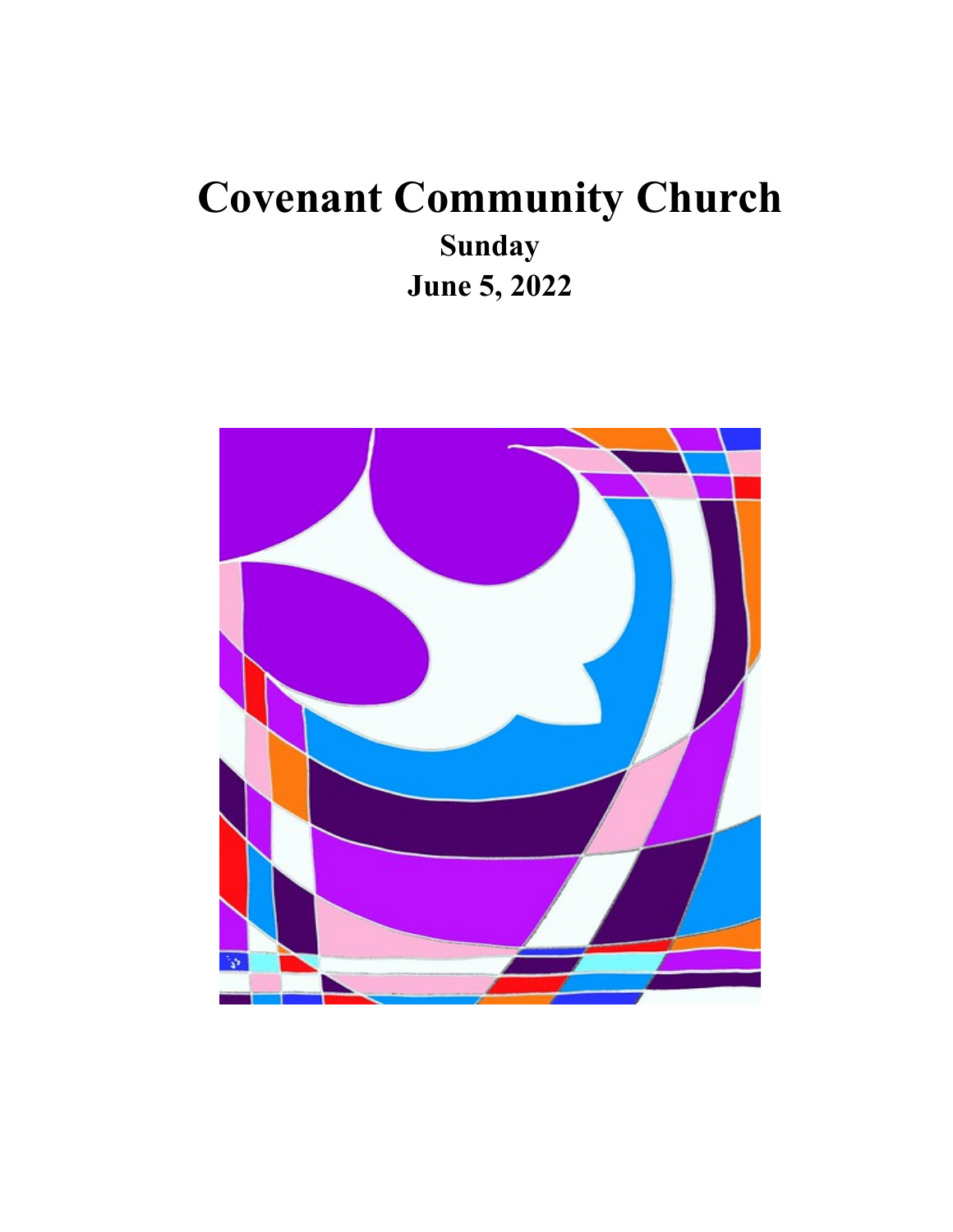## **We Gather**

Welcome and Announcements

\*Call to Worship

Leader: How great are your works, O Lord! **People: In wisdom you have made them all; the earth is full of your creatures.**

Leader: You send forth your spirit, and they are created; **People: And so you renew the face of the earth.**

Leader: Let anyone who wishes take the water of life as a gift **People: Let everyone who is thirsty come.**

## Leader: I will sing praise to the Lord as long as I live; **People: I will praise my God while I have my being.**

\*Confession

#### Call to Confession

Holy Spirit, we're not sure we're ready for your awesome power to blow through our lives; we've grown comfortable with our familiar habits and our bland routines; we're afraid to give up our waking slumber and face the truth that we do not truly live. When we cling to our ways and the safety of familiar paths, wake us up, shake us up, heat us up, and breathe your life into us. In the strong assurance of your pardon, let us confess our sin.

#### **Prayer of Confession**

**Walk with us, O God, and give us the courage to follow the way that is lit by the fire of your Spirit. On this Day of Pentecost, we pray for the audacity to ride the winds of change. Amen.**

#### Words of Assurance

Hear these words of Jesus: "Peace I leave with you; my peace I give to you. . . . Do not let your hearts be troubled, and do not let them be afraid." In the midst of our fears and doubts, the peace of the Holy Spirit will prevail.

\*Opening Hymn ##581 Though I May Speak With Bravest Fire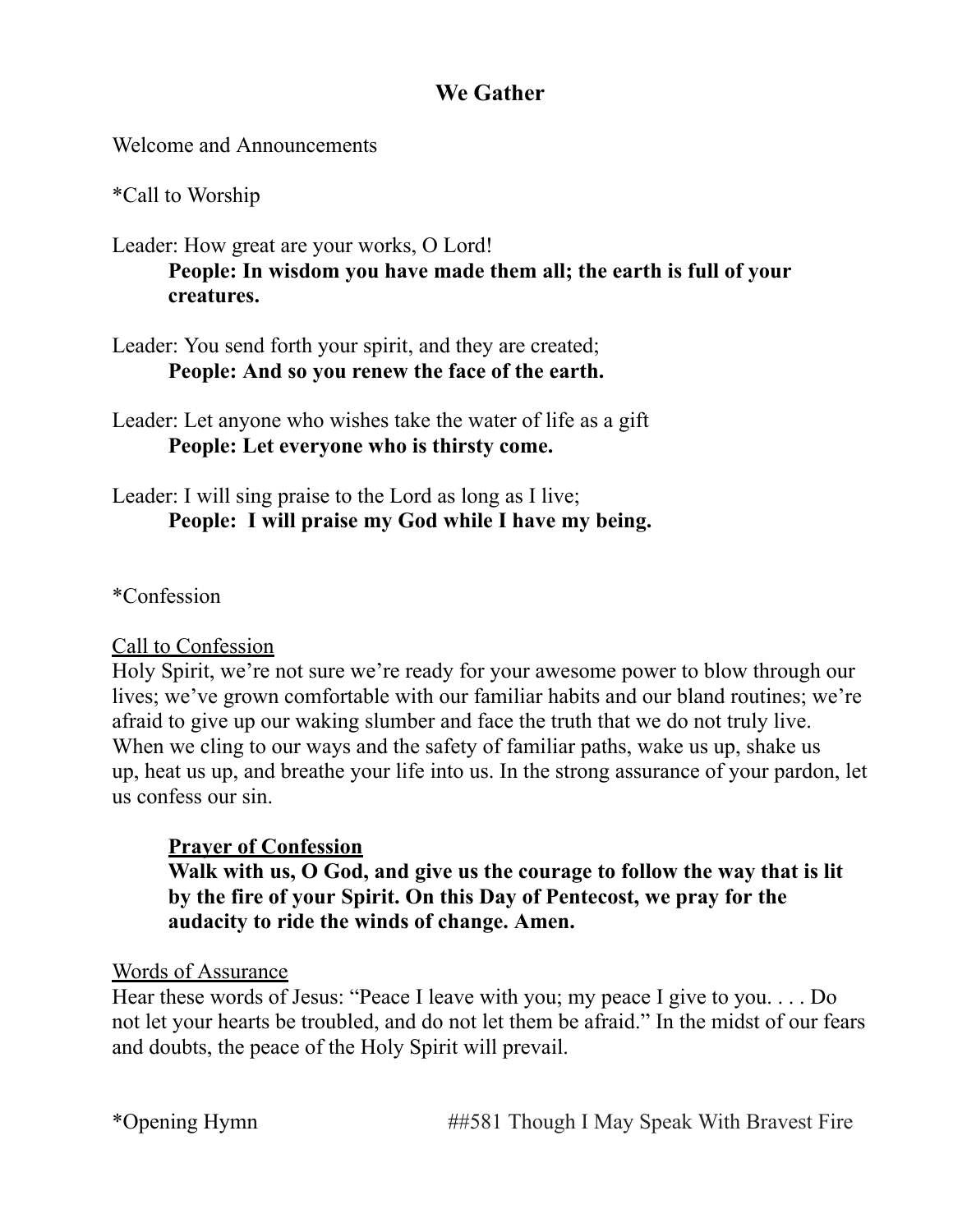\*Opening Prayer

## **We Hear the Word**

Scripture: John 14:8-17,25-27

#### The Word of the Lord. **Thanks be to God.**

Sermon

## **We Respond**

Interlude

\*Hymn #283 Breathe on Me, Breath of God

Prayers of the People Pastoral Prayer Presentation of Tithes and Offerings

\*Offering Response

*Seek ye first the kingdom of God and God's righteousness, and all these things shall be added unto you. Allelu, Alleluia.*

\*Prayer of Dedication

**\***Communion Hymn #570 One Bread, One Body

Communion

The Lord be with you. **And also with you** Lift up your hearts **We lift them up to the Lord.** Let us give thanks to the Lord our God. **It is right to give our thanks and praise**

**…Holy, holy, holy Lord, God of power and might, heaven and earth are full of your glory. Hosanna in the highest. Blessed is he who comes in the name of the Lord. Hosanna in the highest.**

Great is the mystery of faith: **Christ has died, Christ is risen, Christ will come again.**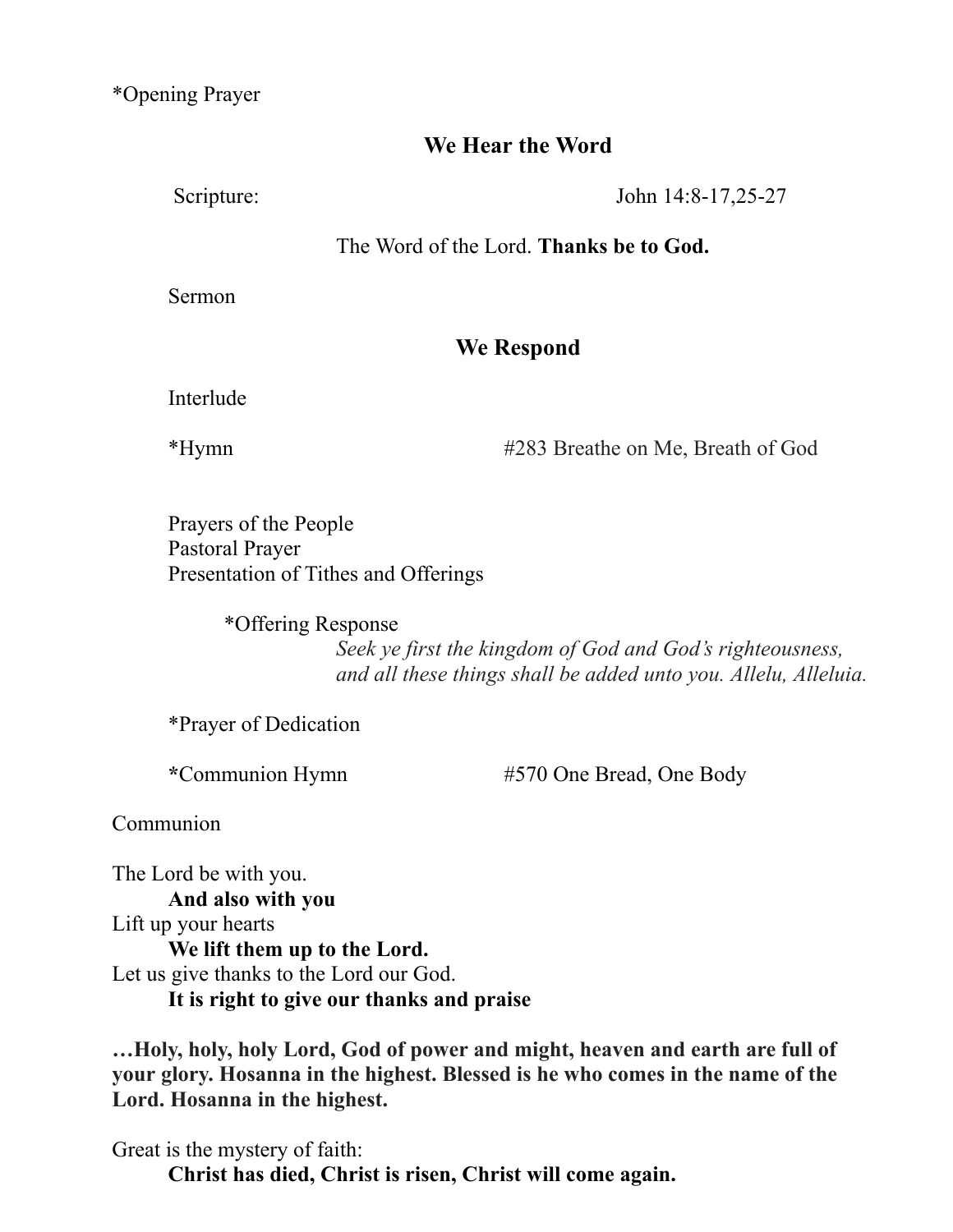#### **We Are Sent into the World**

\*Closing Hymn #608 God of Grace and God of Glory

\*Benediction

\*Benediction Response *The Lord bless you and keep you, The Lord make his face to shine upon you and be gracious, gracious, gracious to you, the Lord lift up his countenance upon you, And give you, give you, give you peace.*

Leader: Go in Peace. Love and serve the Lord! **People: Praise be to God!**

\*Denotes all who are able, please stand

John 14:8-17, 25-27 New Living Translation

**8** Philip said, "Lord, show us the Father, and we will be satisfied."

**9** Jesus replied, "Have I been with you all this time, Philip, and yet you still don't know who I am? Anyone who has seen me has seen the Father! So why are you asking me to show him to you? **10** Don't you believe that I am in the Father and the Father is in me? The words I speak are not my own, but my Father who lives in me does his work through me. **11** Just believe that I am in the Father and the Father is in me. Or at least believe because of the work you have seen me do.

**12** "I tell you the truth, anyone who believes in me will do the same works I have done, and even greater works, because I am going to be with the Father. **13** You can ask for anything in my name, and I will do it, so that the Son can bring glory to the Father. **14** Yes, ask me for anything in my name, and I will do it!

**15** "If you love me, obey my commandments. **16** And I will ask the Father, and he will give you another Advocate, who will never leave you. **17** He is the Holy Spirit, who leads into all truth. The world cannot receive him, because it isn't looking for him